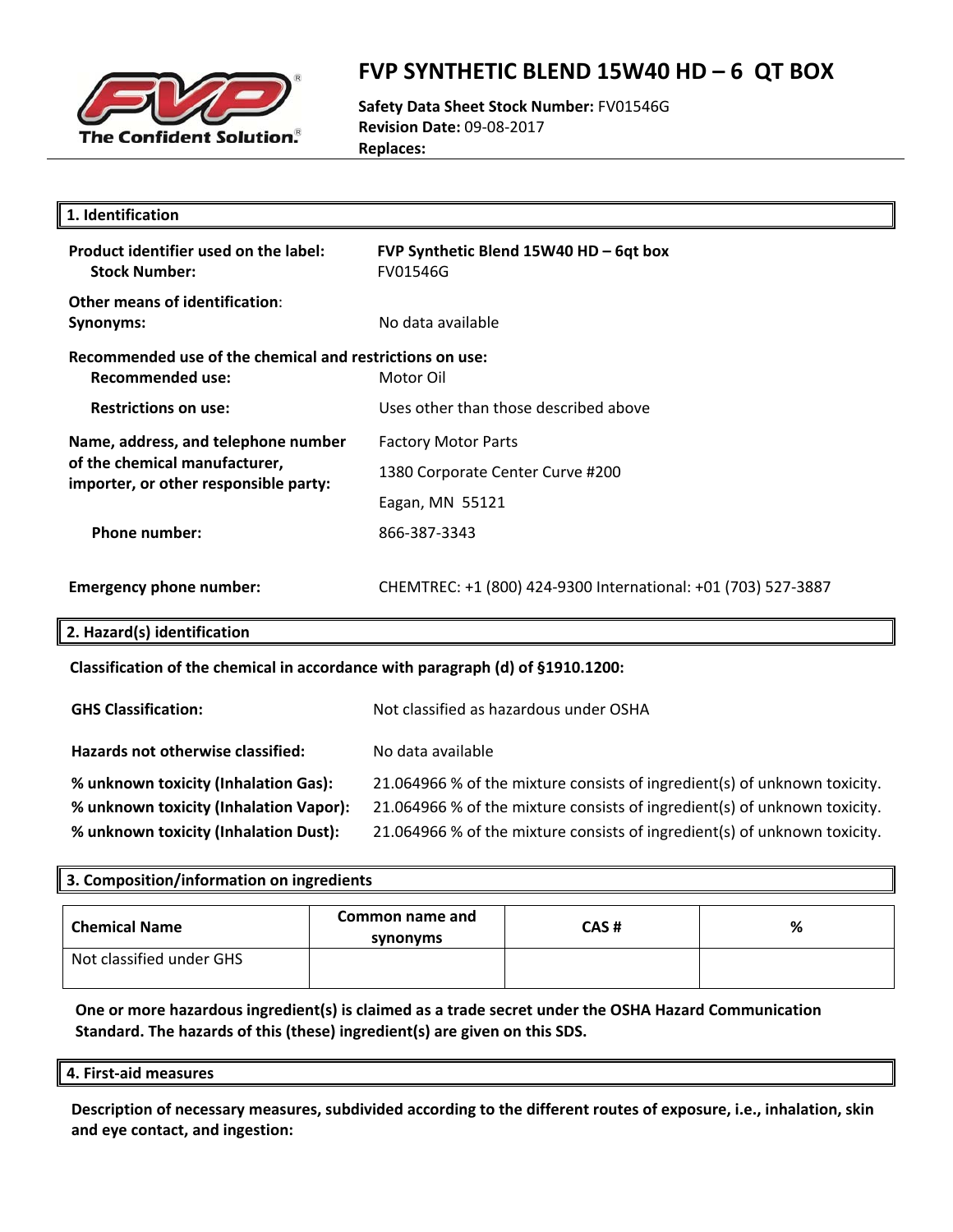**Product identifier used on the label: FVP Synthetic Blend 15W40 HD – 6qt box Stock Number:** FV01546G **Revision Date:** 09‐08‐2017 **Replaces:**

| Remove to fresh air. If breathing is difficult, have a trained individual<br>administer oxygen.                                                                                                         |
|---------------------------------------------------------------------------------------------------------------------------------------------------------------------------------------------------------|
| Flush eyes with plenty of water for at least 20 minutes retracting eyelids<br>often. Tilt the head to prevent chemical from transferring to the<br>uncontaminated eye. Get immediate medical attention. |
| Wash with soap and water. Get medical attention if irritation develops or<br>persists. Seek medical advice if symptoms persist.                                                                         |
| Minimal risk of harm if swallowed. Do not induce vomiting. Seek medical<br>attention immediately. Provide medical care provider with this SDS.                                                          |
| None Known                                                                                                                                                                                              |
| Aspiration during swallowing or vomiting may severely damage the lungs.<br>If evacuation of stomach contents is necessary, use method least likely to<br>cause aspiration.                              |
|                                                                                                                                                                                                         |

#### **5. Fire‐fighting measures**

**Suitable (and unsuitable) extinguishing media:**

| Suitable extinguishing media:                                      | Use alcohol resistant foam, carbon dioxide, or dry chemical when fighting<br>fires. Water or foam may cause frothing if liquid is burning but it still may<br>be a useful extinguishing agent if carefully applied to the surface of the<br>fire. Do not direct a stream of water into the hot burning liquid. |
|--------------------------------------------------------------------|----------------------------------------------------------------------------------------------------------------------------------------------------------------------------------------------------------------------------------------------------------------------------------------------------------------|
| Unsuitable extinguishing media:                                    | No data available                                                                                                                                                                                                                                                                                              |
| Specific hazards arising from the<br>chemical:                     | No data available                                                                                                                                                                                                                                                                                              |
| <b>Hazardous combustion products:</b>                              | Carbon monoxide, Smoke                                                                                                                                                                                                                                                                                         |
| Special protective equipment and<br>precautions for fire-fighters: | No data available                                                                                                                                                                                                                                                                                              |

#### **6. Accidental release measures**

| <b>Personal precautions, protective</b><br>equipment and emergency procedures: | No health affects expected from the clean up of this material if contact<br>can be avoided. Follow personal protective equipment recommendations<br>found in Section 8 of this SDS. |
|--------------------------------------------------------------------------------|-------------------------------------------------------------------------------------------------------------------------------------------------------------------------------------|
| <b>Methods and materials for containment</b>                                   | Prevent the spread of any spill to minimize harm to human health and                                                                                                                |
| and cleaning up:                                                               | the environment if safe to do so. Wear complete and proper personal                                                                                                                 |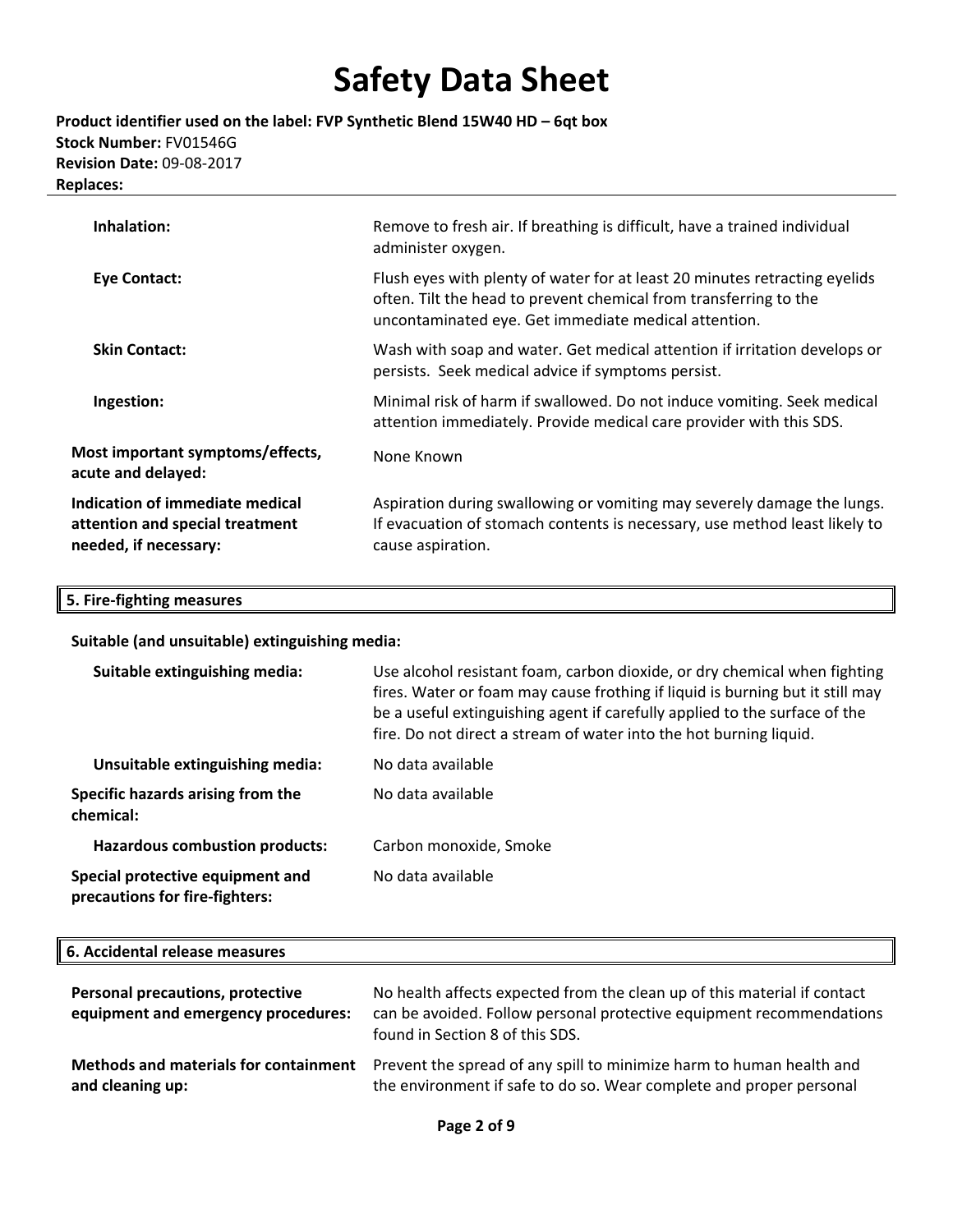**Product identifier used on the label: FVP Synthetic Blend 15W40 HD – 6qt box Stock Number:** FV01546G **Revision Date:** 09‐08‐2017 **Replaces:**

> protective equipment following the recommendation of Section 8 at a minimum. Dike with suitable absorbent material like granulated clay. Dispose of according to Federal, State, Local, or Provincial regulations. Used fluid should be disposed of at a recycling center.

| 7. Handling and storage                                                                      |                                                                           |
|----------------------------------------------------------------------------------------------|---------------------------------------------------------------------------|
| <b>Precautions for safe handling:</b>                                                        | Mildly irritating material. Avoid unnecessary exposure. No data available |
| Conditions for safe storage, including<br>any incompatibilities:<br>Safe storage conditions: | Store in a cool dry place. Isolate from incompatible materials.           |
| <b>Materials to Avoid/Chemical</b><br>Incompatibility:                                       | Strong oxidizing agents                                                   |

#### **8. Exposure controls/personal protection**

**OSHA permissible exposure limit (PEL), American Conference of Governmental Industrial Hygienists (ACGIH) Threshold Limit Value (TLV), and any other exposure limit used or recommended by the chemical manufacturer, importer, or employer preparing the safety data sheet, where available:**

| <b>Chemical component</b>                                              | <b>OSHA PEL</b> | <b>ACGIH TLV</b>                                                                                                    | <b>ACGIH STEL</b>                                                                                                                                                                                                                                                                                                                                                                                                    | <b>IDLH</b> |
|------------------------------------------------------------------------|-----------------|---------------------------------------------------------------------------------------------------------------------|----------------------------------------------------------------------------------------------------------------------------------------------------------------------------------------------------------------------------------------------------------------------------------------------------------------------------------------------------------------------------------------------------------------------|-------------|
| No data available                                                      |                 |                                                                                                                     |                                                                                                                                                                                                                                                                                                                                                                                                                      |             |
| <b>Appropriate engineering controls:</b>                               |                 | Use local exhaust ventilation or other engineering controls to minimize<br>exposures and maintain operator comfort. |                                                                                                                                                                                                                                                                                                                                                                                                                      |             |
| Individual protection measures, such as personal protective equipment: |                 |                                                                                                                     |                                                                                                                                                                                                                                                                                                                                                                                                                      |             |
| <b>Respiratory Protection:</b>                                         |                 | NIOSH/MSHA approved respiratory protection.                                                                         | Respiratory protection may be required to avoid overexposure when<br>handling this product. General or local exhaust ventilation is the<br>preferred means of protection. Use a respirator if general room<br>ventilation is not available or sufficient to eliminate symptoms. None<br>required where adequate ventilation is provided. If airborne<br>concentrations are above the applicable exposure limits, use |             |
| <b>Respirator Type(s):</b>                                             |                 | NIOSH/MSHA approved respiratory protection.                                                                         | None required where adequate ventilation is provided. If airborne<br>concentrations are above the applicable exposure limits, use                                                                                                                                                                                                                                                                                    |             |
| Eye protection:                                                        |                 | this product. Do not wear contact lenses.                                                                           | Wear chemically resistant safety glasses with side shields when handling                                                                                                                                                                                                                                                                                                                                             |             |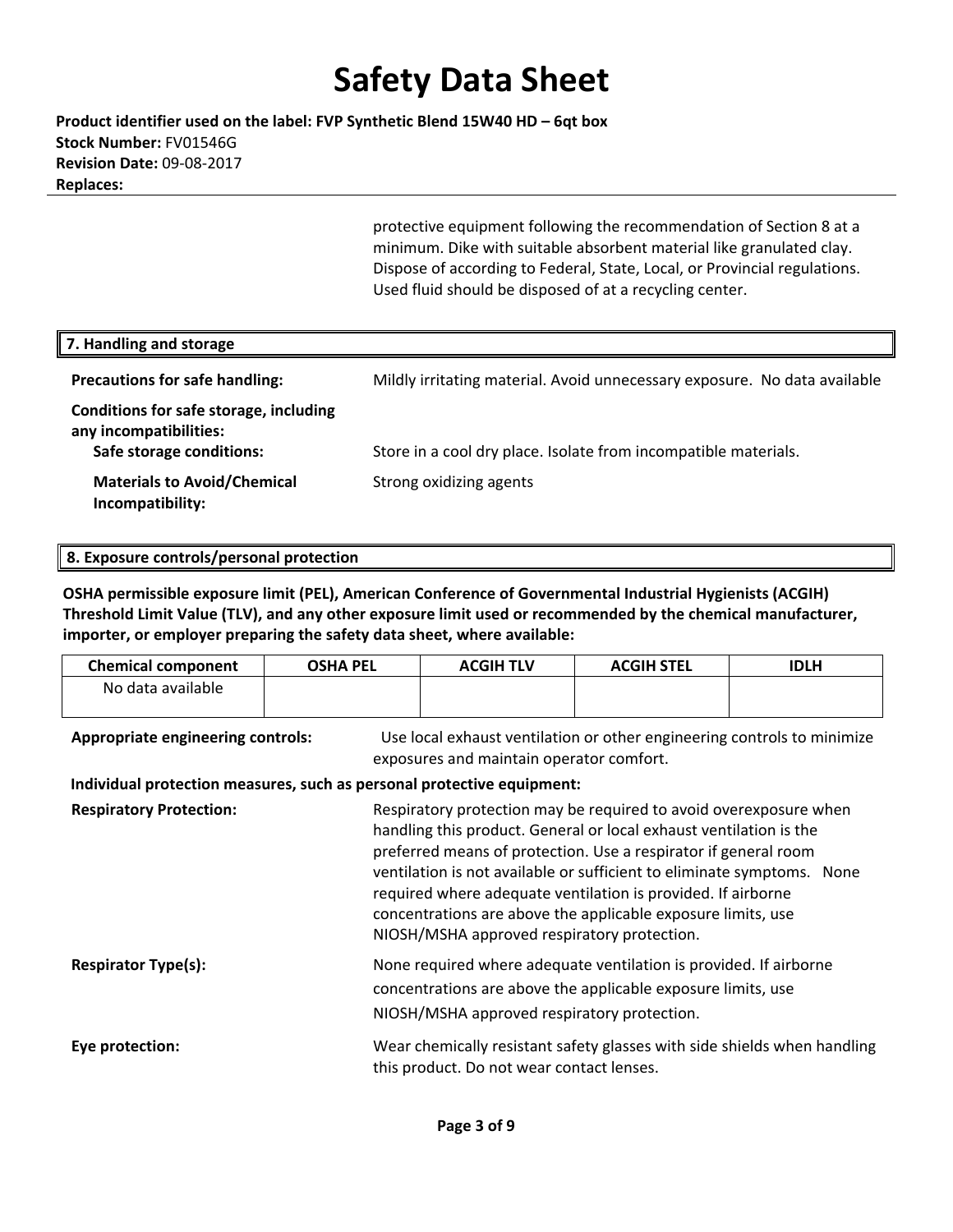**Product identifier used on the label: FVP Synthetic Blend 15W40 HD – 6qt box Stock Number:** FV01546G **Revision Date:** 09‐08‐2017 **Replaces:**

| <b>Skin protection:</b>            | Where use can result in skin contact, practice good personal hygiene and<br>wear impervious gloves. Wash hands and other exposed areas with mild<br>soap and water before eating, drinking, and when leaving work. |
|------------------------------------|--------------------------------------------------------------------------------------------------------------------------------------------------------------------------------------------------------------------|
| Gloves:                            | Neoprene, Nitrile                                                                                                                                                                                                  |
| <b>General hygiene conditions:</b> | No data available                                                                                                                                                                                                  |

#### **9. Physical and chemical properties**

| Appearance (physical state, color etc.):                   |                   |
|------------------------------------------------------------|-------------------|
| <b>Physical state:</b>                                     | Liquid            |
| Color:                                                     | Brown             |
| Odor:                                                      | Mild              |
| <b>Odor Threshold:</b>                                     | Not determined    |
| pH:                                                        | No data available |
| <b>Melting point/freezing point:</b>                       |                   |
| <b>Melting Point:</b>                                      | No data available |
| <b>Freezing point:</b>                                     | No data available |
| Initial boiling point and boiling range<br>$(^{\circ}C)$ : | 280               |
| Flash Point (°C):                                          | 223               |
| <b>Evaporation Rate:</b>                                   | No data available |
| Flammability (solid, gas):                                 | No data available |
| <b>Upper/lower flammability or explosive</b><br>limits:    |                   |
| <b>Upper flammability or explosive</b><br>limits:          | Not established   |
| Lower flammability or explosive<br>limits:                 | Not established   |
| Vapor pressure:                                            | No data available |
| Vapor density:                                             | No data available |
| <b>Relative density:</b>                                   | 0.88              |
| Solubility(ies):                                           | Negligible; 0-1%  |
| Partition coefficient: n-octanol/water:                    | No data available |
| <b>Auto-ignition temperature:</b>                          | No data available |
| <b>Decomposition Temperature:</b>                          | Not determined    |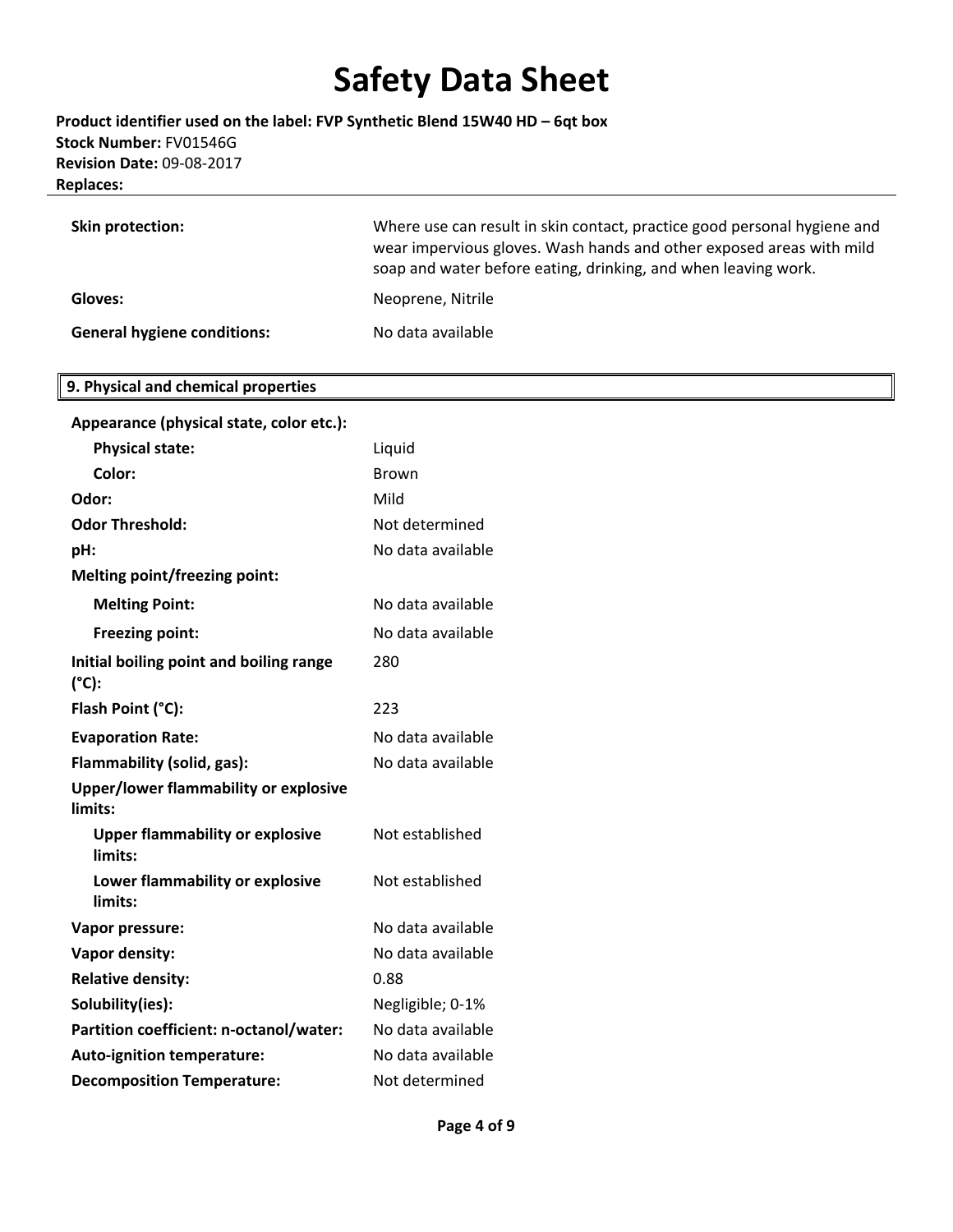### **Product identifier used on the label: FVP Synthetic Blend 15W40 HD – 6qt box Stock Number:** FV01546G **Revision Date:** 09‐08‐2017 **Replaces:**

| Viscosity:                           | 116.2    |
|--------------------------------------|----------|
| Volatile organic compound (VOC)      | 0.000000 |
| content and percentage of volatiles: |          |

#### **10. Stability and reactivity**

| <b>Reactivity:</b>                                                    |                                                                                                                                                                                                                                                                            |
|-----------------------------------------------------------------------|----------------------------------------------------------------------------------------------------------------------------------------------------------------------------------------------------------------------------------------------------------------------------|
| <b>Chemical stability:</b>                                            | Stable under normal conditions.                                                                                                                                                                                                                                            |
| <b>Possibility of hazardous reactions:</b>                            | None expected under standard conditions of storage.                                                                                                                                                                                                                        |
| Conditions to avoid (e.g., static<br>discharge, shock, or vibration): | Temperatures above the high flash point of this combustible material in<br>combination with sparks, open flames, or other sources of ignition.<br>Moisture (will lead to product performance degradation).                                                                 |
| Incompatible materials:                                               | Strong oxidizing agents                                                                                                                                                                                                                                                    |
| <b>Hazardous decomposition products:</b>                              | Carbon monoxide, sulfur oxides, aldehydes, and other petroleum<br>decomposition products in the case of incomplete combustion. Oxides of<br>nitrogen, phosphorus, calcium, copper, magnesium, sodium, and<br>hydrogen sulfide may also be present., Carbon monoxide, Smoke |

### **11. Toxicological information**

**Description of the various toxicological (health) effects and the available data used to identify those effects:**

| Information on the likely routes of<br>exposure (inhalation, ingestion, skin<br>and eye contact): | No data available                                                                                                                                                                                          |  |
|---------------------------------------------------------------------------------------------------|------------------------------------------------------------------------------------------------------------------------------------------------------------------------------------------------------------|--|
| Symptoms related to the physical,<br>chemical and toxicological<br>characteristics:               | None Known                                                                                                                                                                                                 |  |
| Delayed and immediate effects and also chronic effects from short- and long-term exposure:        |                                                                                                                                                                                                            |  |
| <b>Ingestion Toxicity:</b>                                                                        | Although this product has a low order of acute oral toxicity, aspiration of<br>minute amounts into the lungs during ingestion or vomiting may cause<br>mild to severe pulmonary injury and possibly death. |  |
| <b>Skin Contact:</b>                                                                              | This material is likely to be slightly irritating to skin based on animal<br>data.Can cause minor skin irritation, defatting, and dermatitis.                                                              |  |
| Absorption:                                                                                       | Likely to be practically non-toxic based on animal data.                                                                                                                                                   |  |
| <b>Inhalation Toxicity:</b>                                                                       | No hazard in normal industrial use. Likely to be practically non-toxic                                                                                                                                     |  |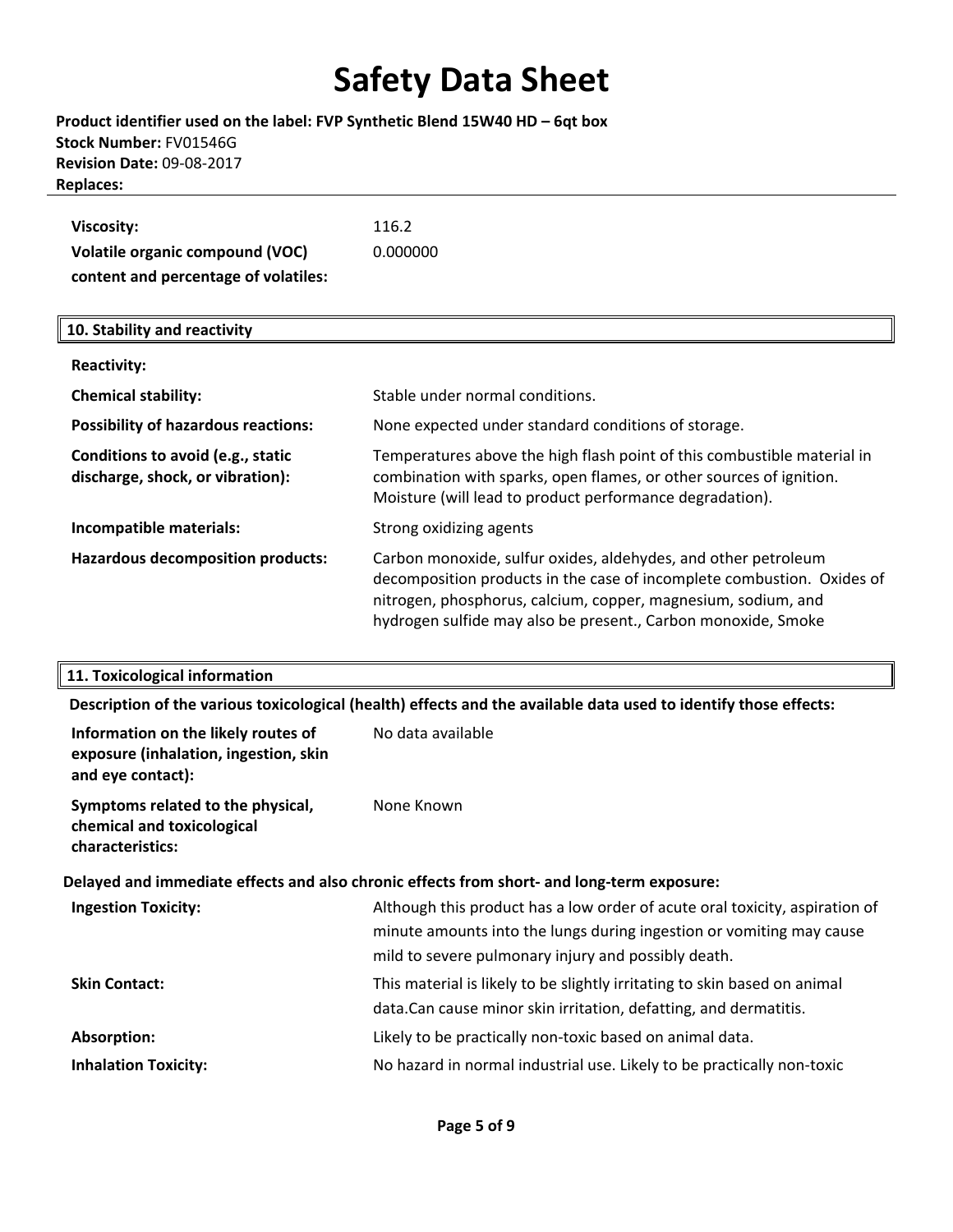**Product identifier used on the label: FVP Synthetic Blend 15W40 HD – 6qt box Stock Number:** FV01546G **Revision Date:** 09‐08‐2017 **Replaces:**

|                                | based on animal data.                                                                                                                                                          |
|--------------------------------|--------------------------------------------------------------------------------------------------------------------------------------------------------------------------------|
| <b>Eye Contact:</b>            | This material is likely to be non-irritating to eyes based on animal data.                                                                                                     |
| Sensitization:                 | No data available                                                                                                                                                              |
| <b>Mutagenicity:</b>           | No data available to indicate product or any components present at<br>greater than 0.1% is mutagenic or genotoxic.                                                             |
| Carcinogenicity:               | Not expected to cause cancer. This product meets the IP-346 criteria of<br><3% PAH's and is not considered a carcinogen by the International<br>Agency for Research on Cancer. |
| <b>STOT-single exposure:</b>   | Based on available data, the classification criteria are not met.                                                                                                              |
| <b>STOT-repeated exposure:</b> | Based on available data, the classification criteria are not met.                                                                                                              |
| <b>Aspiration hazard:</b>      | Based on available data, the classification criteria are not met.                                                                                                              |
| <b>Other information:</b>      | No data available                                                                                                                                                              |

#### **Numerical measures of toxicity (such as acute toxicity estimates):**

| <b>Chemical Name</b> | LD50 Oral | <b>LD50 Dermal</b> | <b>LC50 Inhalation</b> |
|----------------------|-----------|--------------------|------------------------|
| No data available    |           |                    |                        |

Is the hazardous chemical is listed in the National Toxicology Program (NTP) Report on Carcinogens (latest edition) or has been found to be a potential carcinogen in the International Agency for Research on Cancer (IARC) Monographs **(latest edition), or by OSHA:**

| <b>Chemical Name</b>       | <b>OSHA Carcinogen</b> | <b>IARC Carcinogen</b> | <b>NTP Carcinogen</b> |
|----------------------------|------------------------|------------------------|-----------------------|
| There are no components    |                        |                        |                       |
| that are known or reported |                        |                        |                       |
| to cause cancer.           |                        |                        |                       |

#### **12. Ecological information**

#### **Ecotoxicity (aquatic and terrestrial, where available):**

No data available

#### **Ecological Toxicity Data:**

| <b>Chemical Name</b> | CAS # | <b>Aquatic EC50</b><br>Crustacea | <b>Aquatic ERC50</b><br><b>Algae</b> | <b>Aguatic LC50 Fish</b> |
|----------------------|-------|----------------------------------|--------------------------------------|--------------------------|
| No data available    |       |                                  |                                      |                          |

**Persistence and degradability:** Biodegrades slowly.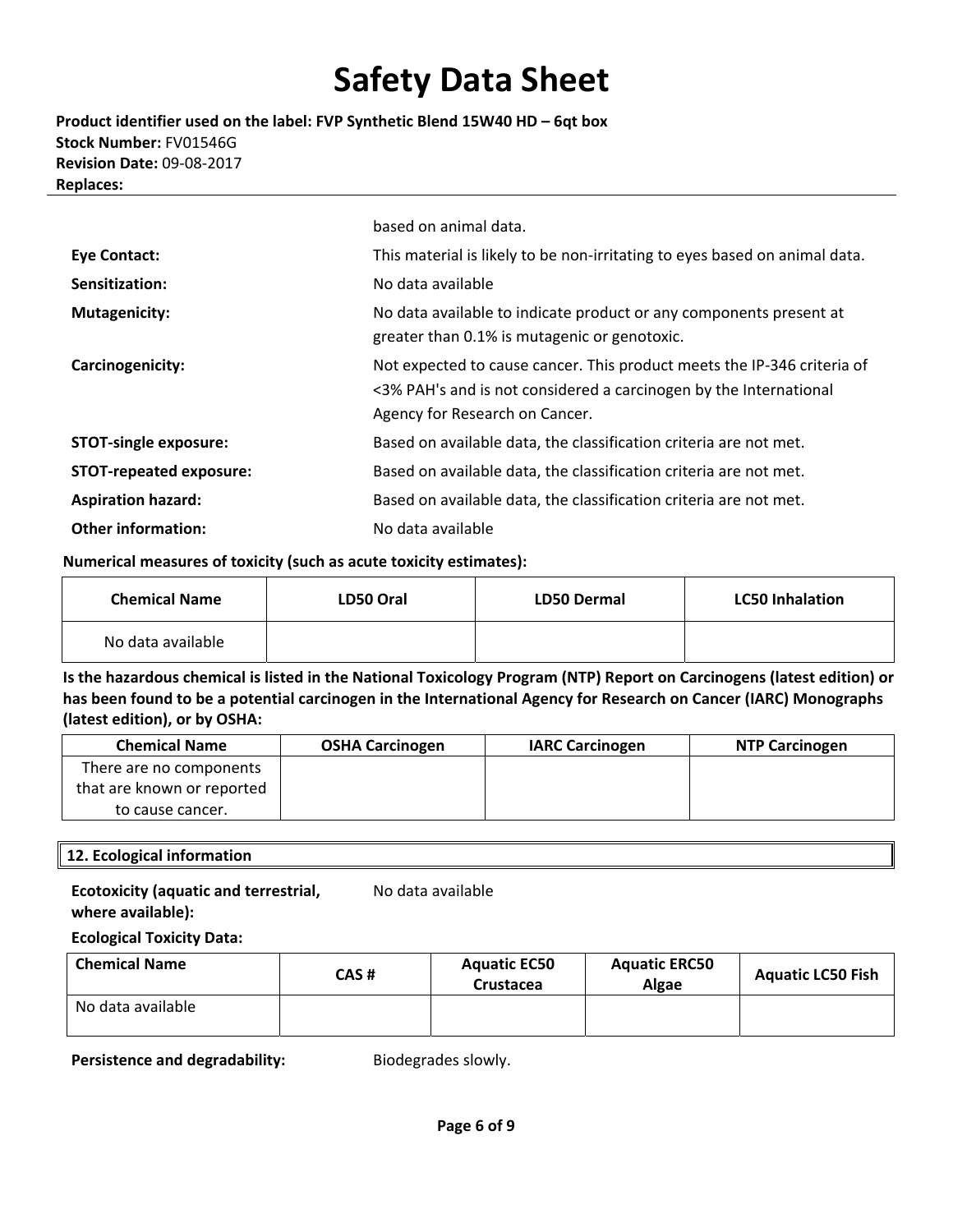### **Product identifier used on the label: FVP Synthetic Blend 15W40 HD – 6qt box Stock Number:** FV01546G **Revision Date:** 09‐08‐2017 **Replaces:**

| <b>Bioaccumulative potential:</b>                                | Bioconcentration may occur.                                                                                   |
|------------------------------------------------------------------|---------------------------------------------------------------------------------------------------------------|
| Mobility in soil:                                                | This material is expected to have essentially no mobility in soil. It absorbs<br>strongly to most soil types. |
| Other adverse effects (such as<br>hazardous to the ozone layer): | No data available                                                                                             |

#### **13. Disposal considerations**

**Description of waste residues and information on their safe handling and methods of disposal, including the disposal of any contaminated packaging:** Spent or discarded material is non‐hazardous according to environmental regulations. **Contaminated packaging:** Recycle containers whenever possible.

#### **14. Transport information**

| Carriage of dangerous goods by road (DOT), rail or inland waterways: |                                                                               |  |  |
|----------------------------------------------------------------------|-------------------------------------------------------------------------------|--|--|
| <b>DOT Basic Description:</b>                                        | Not classified as hazardous for transport (DOT, TDG, IMO/IMDG,<br>IATA/ICAO). |  |  |
|                                                                      |                                                                               |  |  |

#### **International carriage of dangerous goods by sea (IMDG/IMO): UN number:** Not regulated by IMDG

| UN number:                      | NOT regulated by IMDG |
|---------------------------------|-----------------------|
| <b>UN Proper shipping name:</b> | Not applicable        |
| Transport hazard class(es):     | Not applicable        |
| Packing group, if applicable:   | Not applicable        |

### **International carriage of dangerous goods by air (IATA):**

| UN number:                      | Not regulated by IATA |
|---------------------------------|-----------------------|
| <b>UN Proper shipping name:</b> | Not applicable        |
| Transport hazard class(es):     | Not applicable        |
| Packing group, if applicable:   | Not applicable        |

**Environmental hazards (e.g., Marine pollutant (Yes/No)):** None.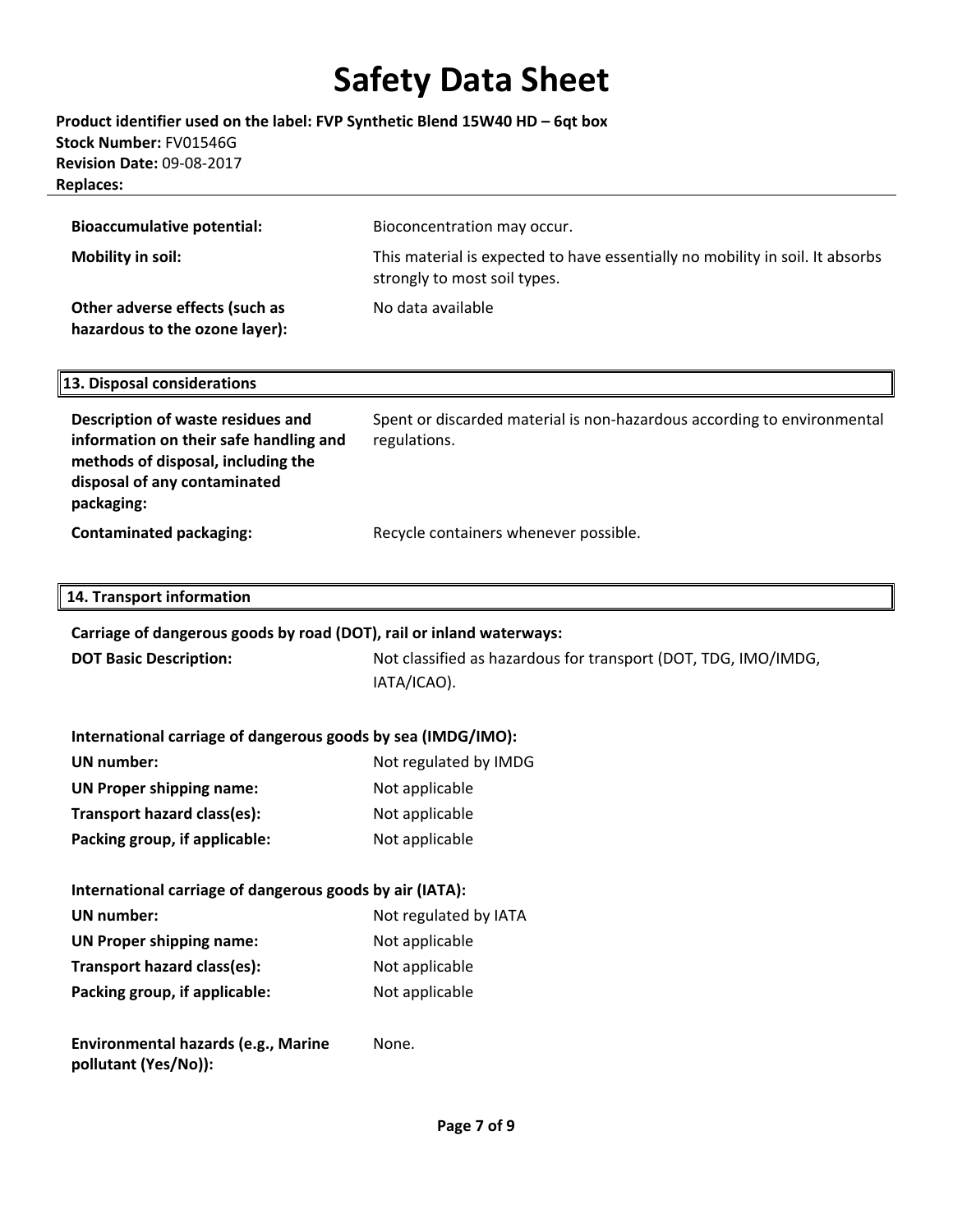**Product identifier used on the label: FVP Synthetic Blend 15W40 HD – 6qt box Stock Number:** FV01546G **Revision Date:** 09‐08‐2017 **Replaces:**

**Transport in bulk (according to Annex II of MARPOL 73/78 and the IBC Code):** No data available

**Special precautions which a user needs to be aware of or needs to comply with in connection with transport or conveyance either within or outside their premises:** No data available

**15. Regulatory information** 

### **Safety, health and environmental regulations specific for the product in question:**

**TSCA Status: All components of this material are on the US TSCA Inventory or are** All components of this material are on the US TSCA Inventory or are exempt.

#### **Regulated Components:**

| <b>Chemical Name</b>   | CAS#       | <b>CERCLA</b> | Sara EHS | <b>Sara 313</b> | U.S. HAP |
|------------------------|------------|---------------|----------|-----------------|----------|
| Petroleum distillates, |            |               |          |                 |          |
| hydrotreated heavy     | 64742-54-7 | N             | N        | N               | Ν        |
| paraffinic             |            |               |          |                 |          |
| Petroleum distillates, |            |               |          |                 |          |
| solvent dewaxed        | 64742-65-0 | N             | N        | N               | Ν        |
| heavy paraffinic       |            |               |          |                 |          |

| <b>Chemical Name</b>                                          | CAS#       | <b>California Prop</b><br>65 - Cancer | <b>California Prop</b><br>65 - Dev. Toxicity | <b>California Prop</b><br>65 - Reprod fem | <b>California Prop</b><br>65 - Reprod male |
|---------------------------------------------------------------|------------|---------------------------------------|----------------------------------------------|-------------------------------------------|--------------------------------------------|
| Petroleum distillates,<br>hydrotreated heavy<br>paraffinic    | 64742-54-7 | N                                     | Ν                                            | N                                         | Ν                                          |
| Petroleum distillates,<br>solvent dewaxed<br>heavy paraffinic | 64742-65-0 | N                                     | N                                            | N                                         | Ν                                          |

| <b>Chemical Name</b>                         | CAS#       | <b>Massachusetts</b><br><b>RTK List</b> | <b>New Jersey</b><br><b>RTK List</b> | Pennsylvania<br><b>RTK List</b> | <b>Rhode</b><br><b>Island RTK</b><br>List | <b>Minnesota</b><br><b>Hazardous</b><br><b>Substance</b><br>List |
|----------------------------------------------|------------|-----------------------------------------|--------------------------------------|---------------------------------|-------------------------------------------|------------------------------------------------------------------|
| Petroleum distillates,<br>hydrotreated heavy | 64742-54-7 | N                                       | N                                    | N                               | Ν                                         | Ν                                                                |